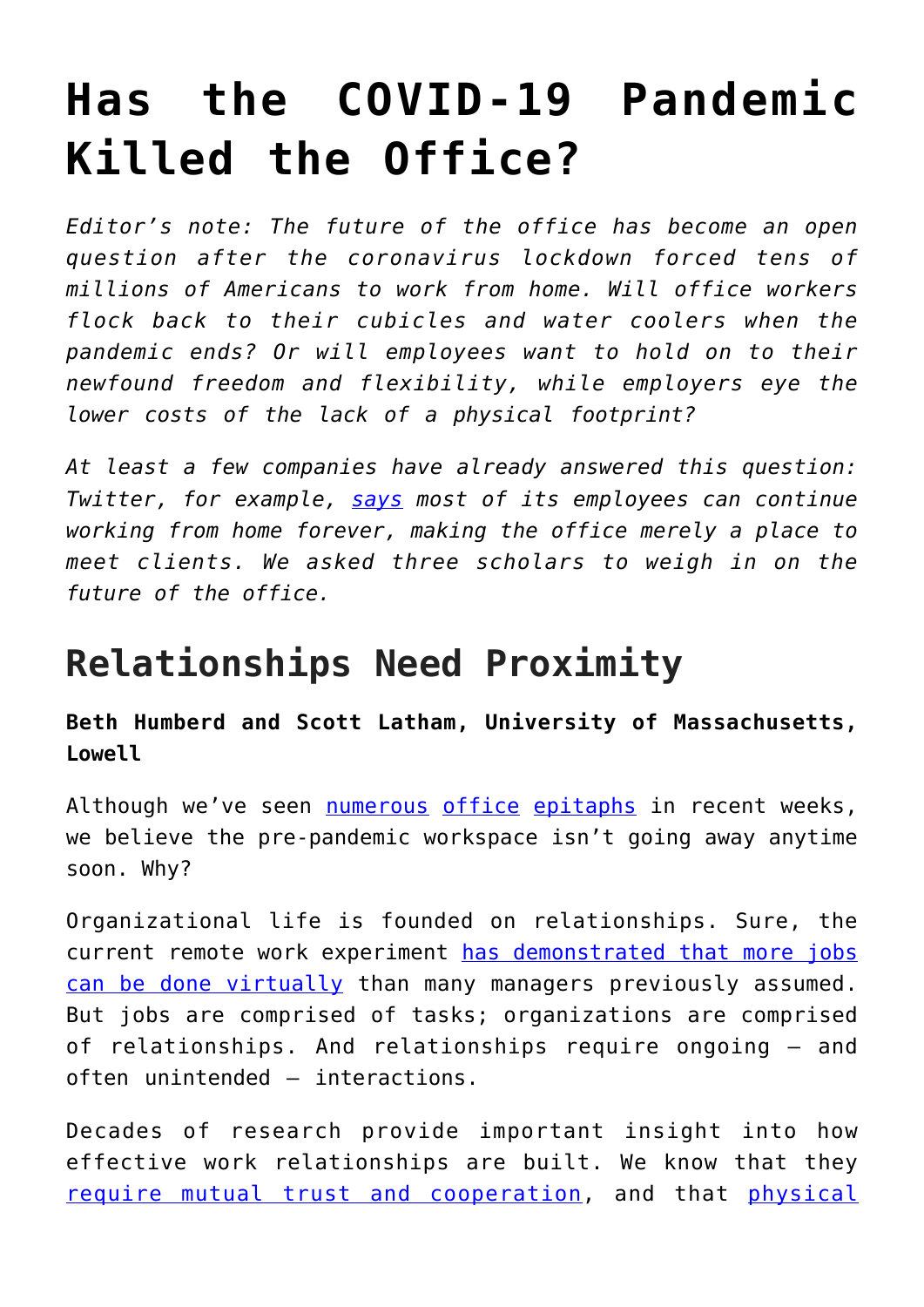[proximity is critical](https://www.doi.org/10.5465/amr.2016.0240) to fostering trusting and cooperative relationships.

This is especially true in the knowledge and creative economies, as shared space promotes information sharing and collaboration. A 2009 study found that Google employees sharing physical space [exchanged information more effectively](https://doi.org/10.1007/978-3-642-03821-1_2) than those located even on separate floors in the same building. A similar study from 2013 showed that when scientists had to walk further from the lab to places like the restroom or the printer, [they developed more research](https://doi.org/10.1177/0013916513493909) [collaborations.](https://doi.org/10.1177/0013916513493909) And a more recent study found that ["water](https://www.doi.org/10.1111/radm.12261) [cooler" socialization was critical](https://www.doi.org/10.1111/radm.12261) to new idea generation at [business incubators](https://www.entrepreneur.com/article/52802), which support the growth of startup companies.

And as [robots take over more human jobs](https://www.motherjones.com/politics/2017/10/you-will-lose-your-job-to-a-robot-and-sooner-than-you-think/) thanks to automation and artificial intelligence, these relationships will matter more than ever. [Our own research](https://sloanreview.mit.edu/article/four-ways-jobs-will-respond-to-automation/) has found jobs that are inherently relational are more likely to endure.

So we believe that it's not the office itself that will remain but the necessity of physical proximity to keeping the modern organization – and our work relationships – running smoothly.

## **Worker Flexibility Is Here to Stay**

## **Deborah Salon, Arizona State University**

Office employees want more flexibility in where they work. That's the main finding from a [survey I'm conducting with](https://www.covidfuture.org) [other researchers](https://www.covidfuture.org) at Arizona State University and the University of Illinois.

Our survey aims to understand how the nationwide lockdown that forced much of the professional workforce to telecommute changed employee views on going to the office, among other topics. The survey is ongoing and, if you are at least 18 and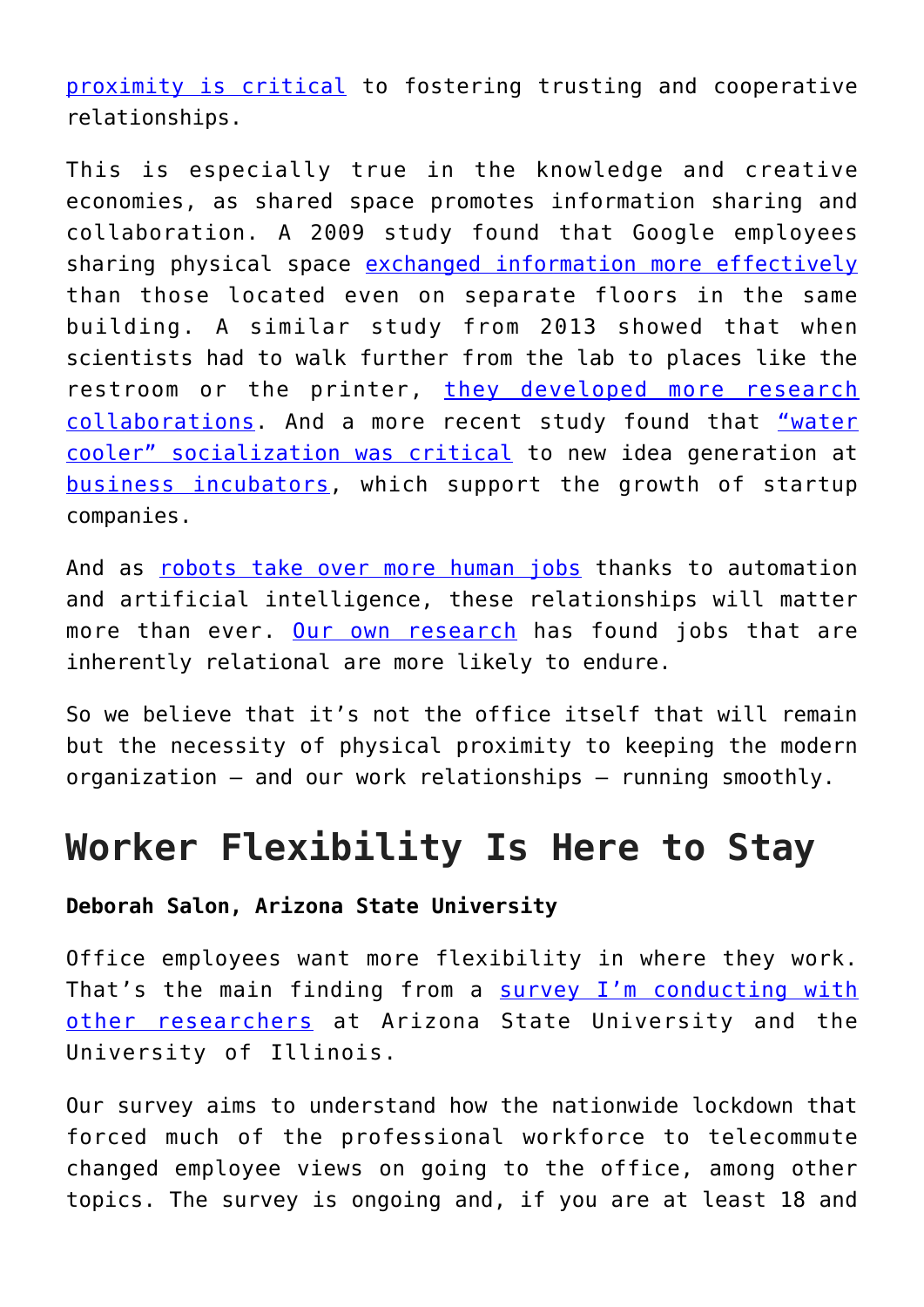live in the U.S., you can [take it online.](https://asu.co1.qualtrics.com/jfe/form/SV_6sSpYqN0Eko5Dmt?org=covidfuture_homepage) The results reported below reflect nearly 2,100 responses collected from mid-April to mid-July and have been weighted to the U.S. population in terms of age, gender and education level.

Our data indicates that nearly two-thirds of those who still had jobs during the pandemic were almost exclusively working from home. That compares with just 13 percent of workers who said they did so even a few times a week pre-COVID-19.

Among those who had previously not regularly worked from home, 62 percent said they were enjoying the change, and 75 percent expect their employers to continue to provide flexibility in where they work after the pandemic has passed.

Of course, there may be a gap between employee expectations and the reality of what employers [are willing to provide](https://www.bls.gov/ncs/ebs/benefits/2019/ownership/civilian/table39a.pdf). One of the arguments companies have traditionally used in opposing offering workers more flexibility is the belief that [they are](https://www.wired.com/insights/2013/05/yahoos-mayer-is-right-work-from-home-employees-are-less-efficient/) [less productive](https://www.wired.com/insights/2013/05/yahoos-mayer-is-right-work-from-home-employees-are-less-efficient/) or efficient working from home.

But even at a time when workers face many distractions, particularly those with young children, nearly two-thirds of our working respondents reported normal or above-normal productivity. This is consistent with [prior psychological](https://www.apa.org/monitor/2019/10/cover-remote-work) [research on remote work](https://www.apa.org/monitor/2019/10/cover-remote-work) that found that those who telecommute often perform about the same or somewhat better than their inthe-office colleagues. Workers in our survey credited not having to commute to the office and fewer distractions such as meetings for their increased productivity.

That's why I believe the future of office work is likely to be much more flexible than ever before. Overall, including those who previously worked from home, a full 26 percent said they plan to work remotely at least a few times each week when the pandemic is over – double the 13 percent that said they did so prior to it.

Only 9 percent of the workers we surveyed, however, said they